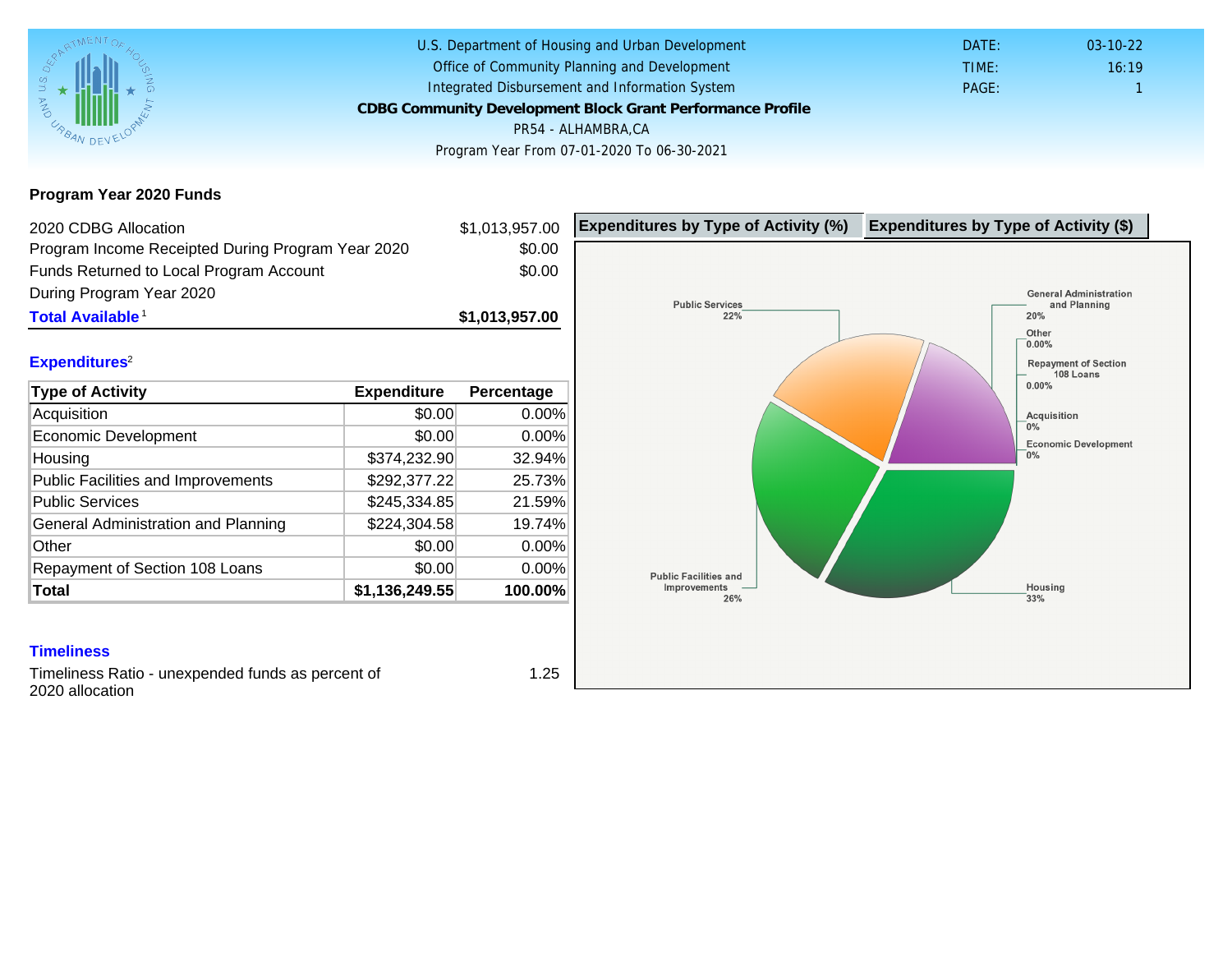## Program Targeting

| 1 - Percentage of Expenditures Assisting Low-<br>and Moderate-Income Persons and Households<br>Either Directly or On an Area Basis <sup>3</sup>                                                                                | 100.00%  |
|--------------------------------------------------------------------------------------------------------------------------------------------------------------------------------------------------------------------------------|----------|
| 2 - Percentage of Expenditures That Benefit<br>Low/Mod Income Areas                                                                                                                                                            | 54.79%   |
| 3 -Percentage of Expenditures That Aid in The<br>Prevention or Elimination of Slum or Blight                                                                                                                                   | $0.00\%$ |
| 4 - Percentage of Expenditures Addressing<br><b>Urgent Needs</b>                                                                                                                                                               | $0.00\%$ |
| 5-Funds Expended in Neighborhood<br>(Community For State) Revitalization Strategy<br>Areas and by Community Development<br>Financial Institution.<br>6 - Percentage of Funds Expended in<br>Neighborhood (Community For State) | \$0.00   |
| Revitalization Strategy Areas and by Community<br>Development Financial Institution                                                                                                                                            | $0.00\%$ |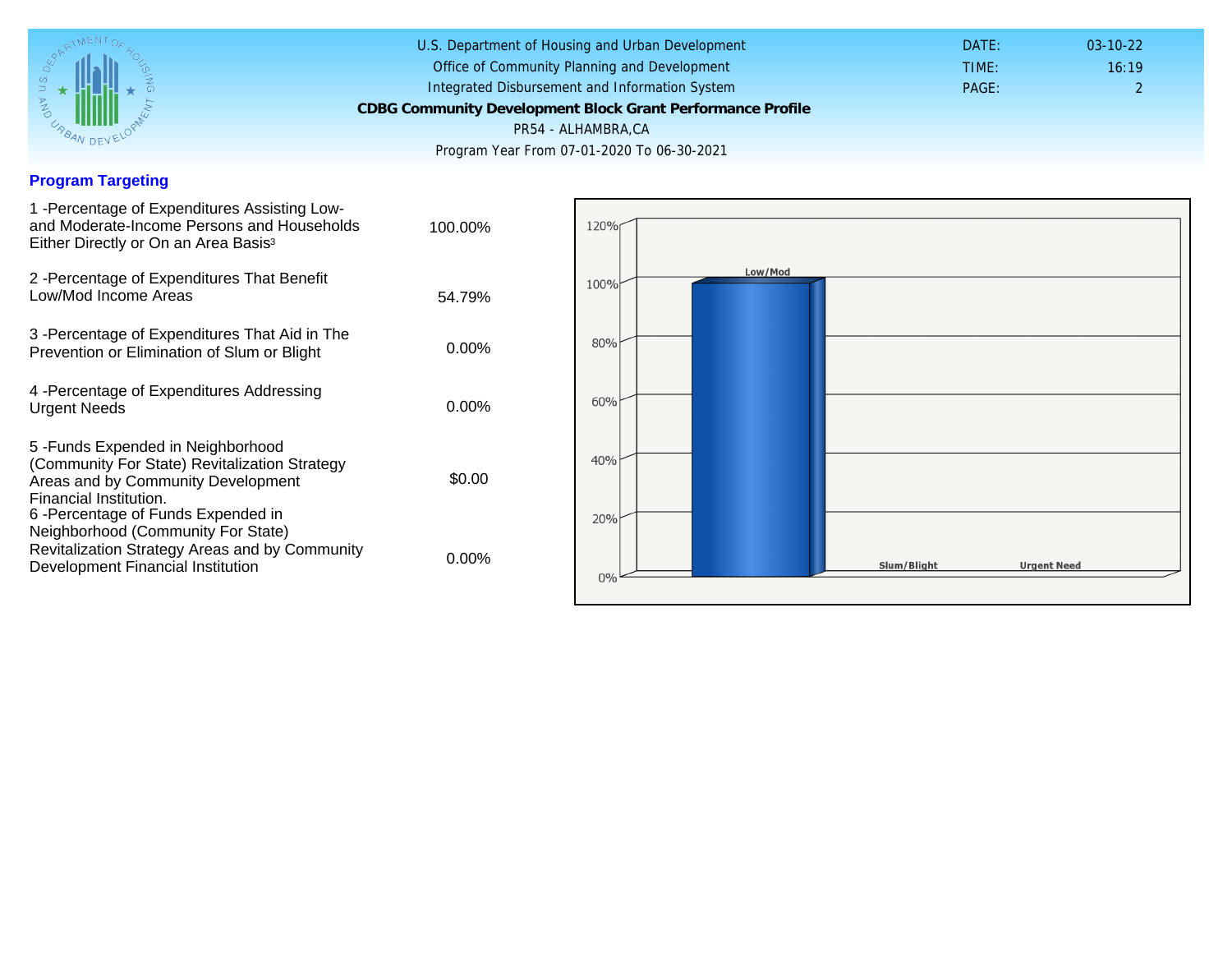## CDBG Beneficiaries by Racial/Ethnic Category <sup>4</sup>

| Race                                              | Total    | Hispanic |
|---------------------------------------------------|----------|----------|
| White                                             | 69.77%   | 100.00%  |
| Black/African American                            | 1.16%    | $0.00\%$ |
| Asian                                             | 27.91%   | $0.00\%$ |
| IAmerican Indian/Alaskan Native                   | 0.00%    | $0.00\%$ |
| lNative Hawaiian/Other Pacific Islander           | $0.00\%$ | $0.00\%$ |
| American Indian/Alaskan Native & White            | 0.00%    | $0.00\%$ |
| Asian & White                                     | 0.00%    | 0.00%    |
| Black/African American & White                    | 0.00%    | $0.00\%$ |
| Amer. Indian/Alaskan Native & Black/African Amer. | $0.00\%$ | $0.00\%$ |
| <b>Other multi-racial</b>                         | 1.16%    | 0.00%    |
| Asian/Pacific Islander (valid until 03-31-04)     | 0.00%    | 0.00%    |
| Hispanic (valid until 03-31-04)                   | 0.00%    | 0.00%    |

## Income of CDBG Beneficiaries

| Income Level                          | Percentage |
|---------------------------------------|------------|
| Extremely Low Income (<=30%)          | 29.07%     |
| Low Income (30-50%)                   | 11.63%     |
| Moderate Income (50-80%)              | 59.30%     |
| Total Low and Moderate Income (<=80%) | 100.00%    |
| Non Low and Moderate Income (>80%)    | $0.00\%$   |